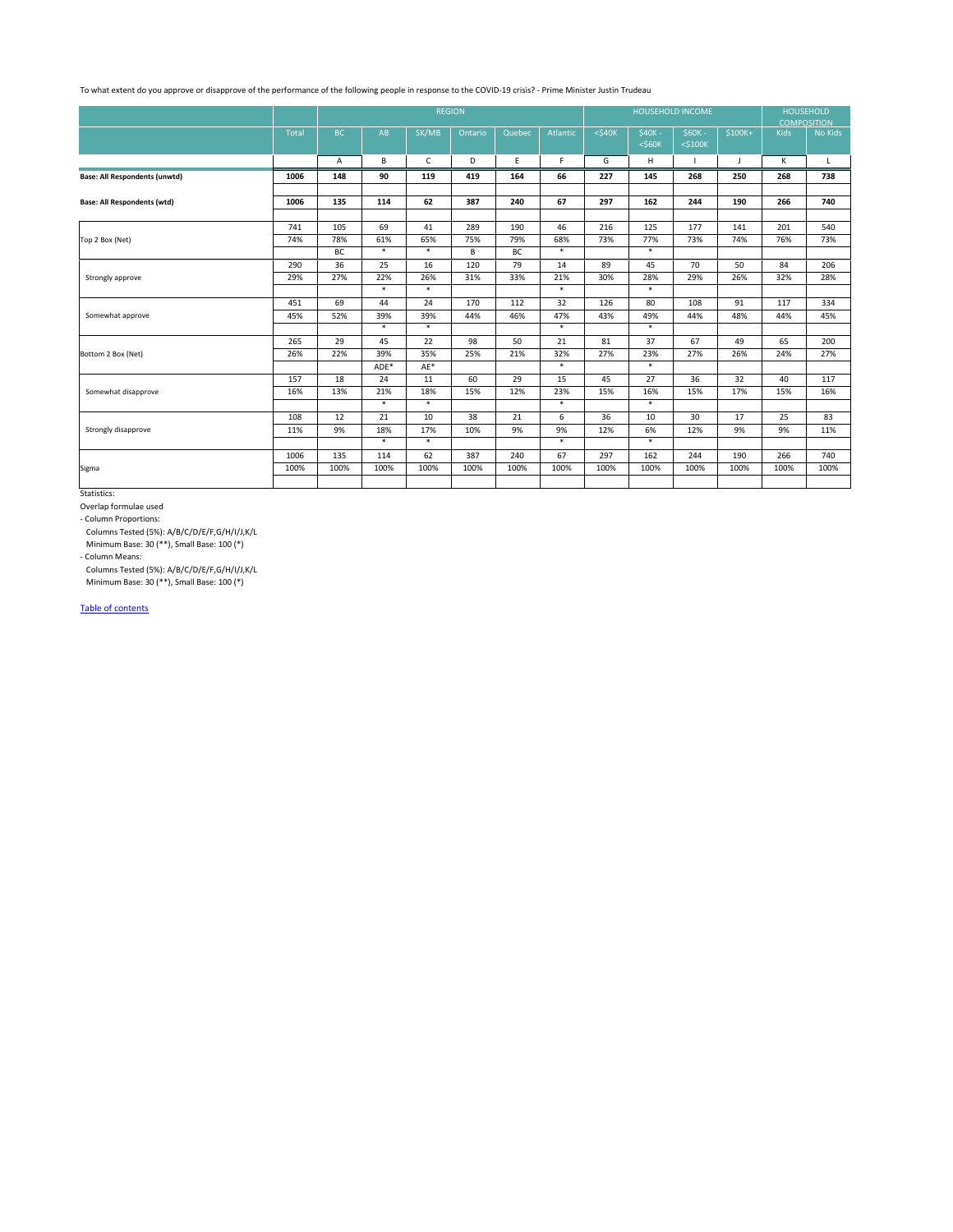|                                      |              | <b>REGION</b> |        |              |             |              |                |              | <b>HOUSEHOLD INCOME</b>  | <b>HOUSEHOLD</b><br><b>COMPOSITION</b> |              |             |              |
|--------------------------------------|--------------|---------------|--------|--------------|-------------|--------------|----------------|--------------|--------------------------|----------------------------------------|--------------|-------------|--------------|
|                                      | <b>Total</b> | <b>BC</b>     | AB     | SK/MB        | Ontario     | Quebec       | Atlantic       | $<$ \$40 $K$ | $$40K -$<br>$<$ \$60 $K$ | $$60K -$<br>$<$ \$100 $K$              | $$100K+$     | <b>Kids</b> | No Kids      |
|                                      |              | A             | B      | $\mathsf{C}$ | D           | $\mathsf E$  | F.             | G            | H                        |                                        | $\mathbf{I}$ | K           | $\mathsf{L}$ |
| <b>Base: All Respondents (unwtd)</b> | 1006         | 148           | 90     | 119          | 419         | 164          | 66             | 227          | 145                      | 268                                    | 250          | 268         | 738          |
| <b>Base: All Respondents (wtd)</b>   | 1006         | 135           | 114    | 62           | 387         | 240          | 67             | 297          | 162                      | 244                                    | 190          | 266         | 740          |
|                                      |              |               |        |              |             |              |                |              |                          |                                        |              |             |              |
|                                      | 843          | 112           | 76     | 49           | 323         | 231          | 52             | 247          | 136                      | 207                                    | 164          | 231         | 612          |
| Top 2 Box (Net)                      | 84%          | 83%           | 67%    | 78%          | 83%         | 96%          | 77%            | 83%          | 84%                      | 85%                                    | 86%          | 87%         | 83%          |
|                                      |              | $\mathsf B$   | $\ast$ | $\ast$       | $\mathsf B$ | <b>ABCDF</b> | $\ast$         |              | $\ast$                   |                                        |              |             |              |
|                                      | 411          | 42            | 32     | 14           | 135         | 169          | 19             | 117          | 68                       | 100                                    | 76           | 105         | 307          |
| Strongly approve                     | 41%          | 31%           | 28%    | 22%          | 35%         | 70%          | 28%            | 39%          | 42%                      | 41%                                    | 40%          | 39%         | 41%          |
|                                      |              |               | $\ast$ | $\ast$       | $\mathsf C$ | ABCDF        | $\ast$         |              | $\ast$                   |                                        |              |             |              |
|                                      | 432          | 70            | 43     | 35           | 188         | 62           | 33             | 130          | 68                       | 107                                    | 87           | 127         | 305          |
| Somewhat approve                     | 43%          | 52%           | 38%    | 56%          | 49%         | 26%          | 50%            | 44%          | 42%                      | 44%                                    | 46%          | 48%         | 41%          |
|                                      |              | E             | $\ast$ | $BE*$        | E           |              | $\mathsf{E}^*$ |              | $\ast$                   |                                        |              |             |              |
|                                      | 163          | 23            | 38     | 14           | 64          | 10           | 15             | 50           | 26                       | 37                                     | 26           | 34          | 129          |
| Bottom 2 Box (Net)                   | 16%          | 17%           | 33%    | 22%          | 17%         | 4%           | 23%            | 17%          | 16%                      | 15%                                    | 14%          | 13%         | 17%          |
|                                      |              | E             | ADE*   | E*           | E           |              | $E^*$          |              | $\ast$                   |                                        |              |             |              |
|                                      | 118          | 16            | 24     | 9            | 46          | 9            | 15             | 38           | 18                       | 22                                     | 20           | 24          | 94           |
| Somewhat disapprove                  | 12%          | 12%           | 21%    | 14%          | 12%         | 4%           | 22%            | 13%          | 11%                      | 9%                                     | 11%          | 9%          | 13%          |
|                                      |              | E             | $E^*$  | E*           | E.          |              | $E^*$          |              | $\ast$                   |                                        |              |             |              |
| Strongly disapprove                  | 45           | 6             | 14     | 5            | 18          | $\mathbf{1}$ | $\mathbf{1}$   | 12           | 8                        | 15                                     | 6            | 11          | 34           |
|                                      | 4%           | 5%            | 12%    | 8%           | 5%          | $\ast$       | 1%             | 4%           | 5%                       | 6%                                     | 3%           | 4%          | 5%           |
|                                      |              | E             | $DEF*$ | E*           | E           |              | $\ast$         |              | $\ast$                   |                                        |              |             |              |
|                                      | 1006         | 135           | 114    | 62           | 387         | 240          | 67             | 297          | 162                      | 244                                    | 190          | 266         | 740          |
| Sigma                                | 100%         | 100%          | 100%   | 100%         | 100%        | 100%         | 100%           | 100%         | 100%                     | 100%                                   | 100%         | 100%        | 100%         |
|                                      |              |               |        |              |             |              |                |              |                          |                                        |              |             |              |

Table of contents

Minimum Base: 30 (\*\*), Small Base: 100 (\*)

- Column Means:

Columns Tested (5%): A/B/C/D/E/F,G/H/I/J,K/L

Minimum Base: 30 (\*\*), Small Base: 100 (\*)

Statistics:

Overlap formulae used

- Column Proportions:

Columns Tested (5%): A/B/C/D/E/F,G/H/I/J,K/L

To what extent do you approve or disapprove of the performance of the following people in response to the COVID-19 crisis? - Your provincial premier